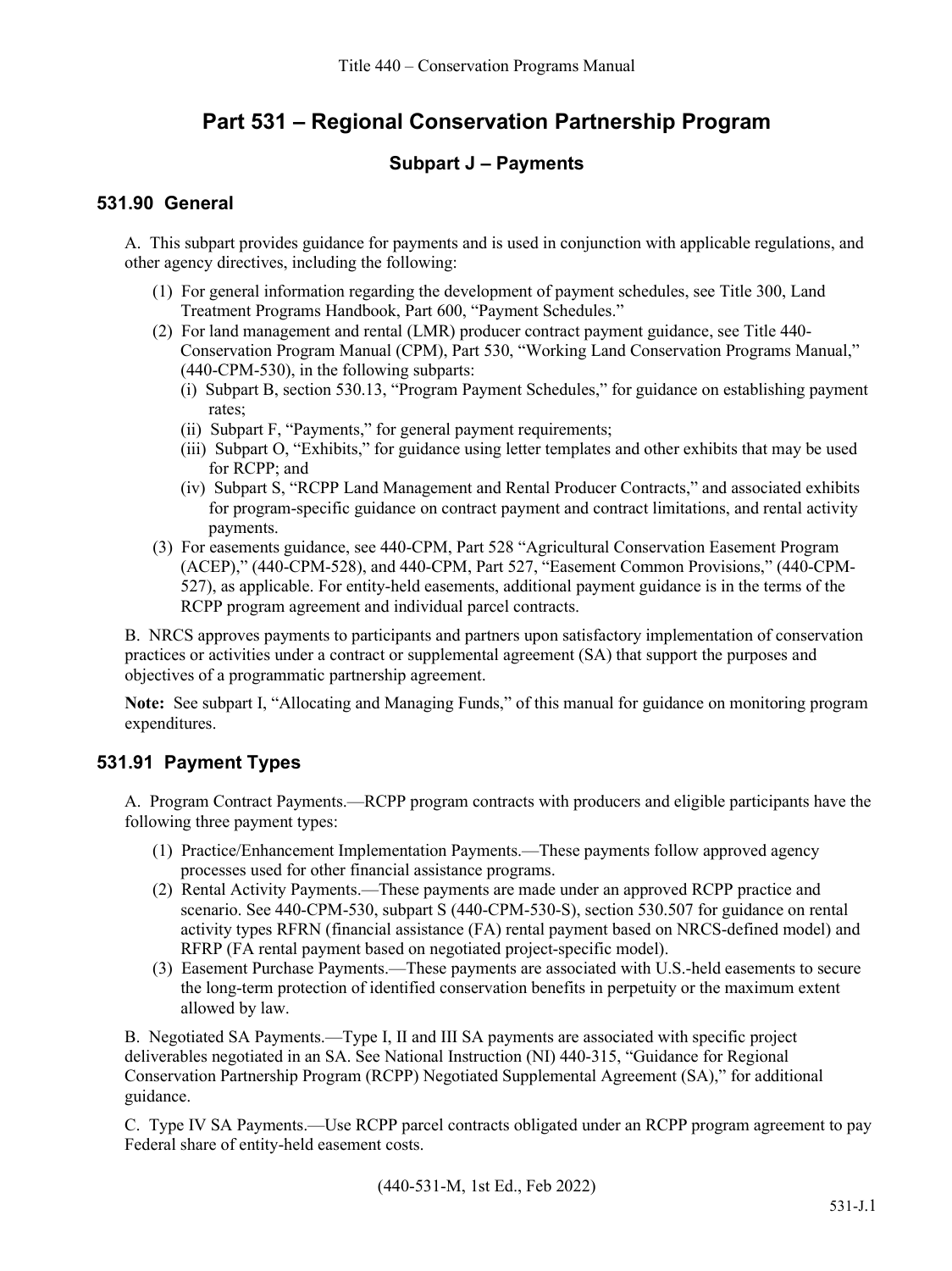## **531.92 Contract and Supplemental Agreement Limits**

A. Contract Limitation for LMR Producer Contracts.—See 440-CPM-530-S.

B. Supplemental Agreement Limits.—SA payments are limited by extent installed, negotiated unit cost, and total obligations at the contract item level. Each of these factors establish limits on partner work eligible for payment such that partners can only earn payment for items as described in the SA. Additional information on SA payment eligibility is included in each SA template and negotiated sections of the agreement.

**Note:** See NI 440-315 for additional guidance on developing SAs and form templates, which are populated in the NRCS Programs Portal.

- C. Prohibited Payments
	- (1) NRCS will not approve payments to a participant through a program contract for eligible activities if the participant receives payments or other benefits for the same or similar eligible activity on the same land under any other conservation program administered by USDA.
	- (2) SA payments which are—
		- (i) Inconsistent with the terms of the SA, including notice of funding opportunity (NFO) requirements.
		- (ii) More than 100 percent of actual cost or percentages established in this manual or applicable NFO for specific SA activity payments.

**Note:** When LMR activities are contracted based on NRCS payment scenarios, these scenarios become the basis for SA payments rather than actual costs payment amounts and maximum unit costs.

#### **531.93 Payment Eligibility**

- A. To be eligible to enter into a program contract and receive a payment, the participant must—
	- (1) Provide a tax identification number;

**Note:** American Indians, Alaska Natives, and Pacific Islanders may use another unique identification number for each individual eligible for payment.

- (2) Indicate the percent interest shares in a payment that is consistent with the operation or ownership shares;
- (3) Comply with the highly erodible land and wetland conservation provisions at the time of application and throughout the contract or SA term;
- (4) Be eligible for payments in accordance with 7 CFR Part 1400 average adjusted gross income (AGI) limitation, including any waiver of these requirements, prior to program contract execution; and
- (5) Comply with all contract provisions, including terms and conditions associated with the type of activities contracted.

B. See 440-CPM-530 or 440-CPM-527, and 440-CPM-528 for additional payment eligibility guidance based on activity types selected.

- C. To be eligible to receive a payment under an SA, the lead or nonlead partner must—
	- (1) Meet all program requirements outlined in subpart C, section 531.22 of this manual.
	- (2) Satisfy activity and agreement-specific requirements documented in the agreement and associated documents.

## **531.94 Processing Payment Applications for Producer Contract Participants**

Once the participant notifies NRCS of the completion of a conservation practice or activity, or NRCS determines payment request is consistent with easement policy for U.S.-held easements, NRCS will take the following actions: